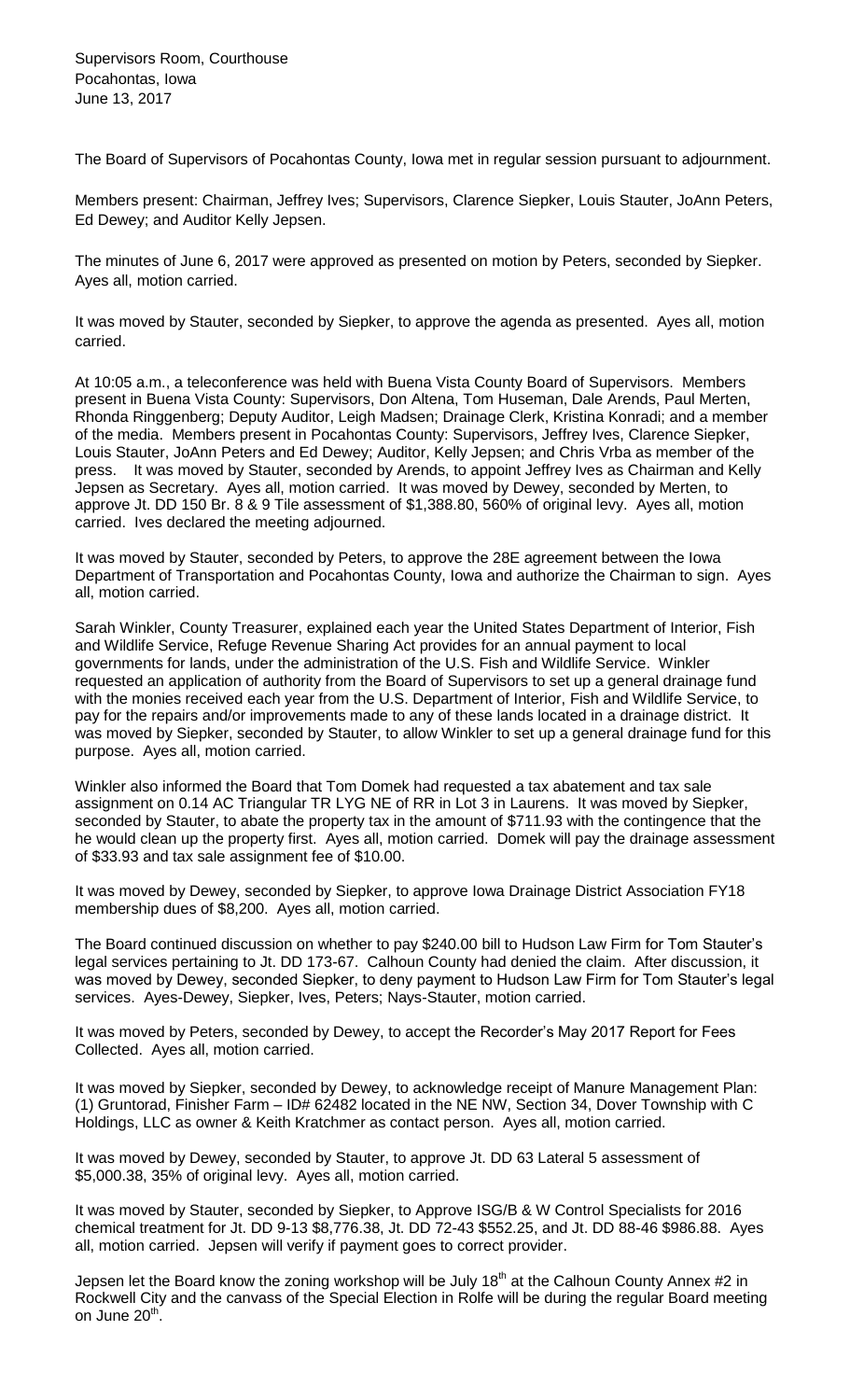Tom Grau, Curt Sindergard and Gretchen Tiedeman from Economic Development and Margo Underwood from Keep Iowa Beautiful, provided an update on Hometown Pride and PCEDC. It was moved by Dewey, seconded by Siepker, to approve the Hometown Pride Partnership Agreement with Keep Iowa Beautiful. Ayes all, motion carried. Tiedeman provided an update on the progress of the new County website and explained PCEDC's marketing plan. Grau and Sindergard talked about PCEDC's strategic plan and different projects they are working on.

At 11:30 a.m. the Board proceeded with the public hearing for the CAFO Construction application for Tukker Dariers, LLC. Joe and Mary Fischer and John and Johanna Koezen were present. Ives read the publication stating this was a re-permitting for a 500 head dairy cattle freestanding confinement building and 5 million gallon earthen manure storage basin that was not constructed with the last approved permit, at an existing dairy confinement facility. Animal capacity of the operation after construction: 1400 animal units. 1,000 head of mature dairy cattle. There were no written objections filed. Joe and Mary Fischer explained they live 3⁄4 mile from Tukker Dairy and are concerned with the number of confinements in such close proximity, the air pollution, fly problem and the water table. John Koezen had never heard a complaint from neighbors before and felt the flies were not an issue as they add a feed ingredient and spray for the flies. Tukker Dariers, LLC total score was 440 points: 69.75 in Air, 146 in Water, and 224.25 in Community. It was moved by Dewey, seconded by Siepker, to approve Tukker Dariers, LLC CAFO construction application. Ayes-Dewey, Siepker, Ives, Peters; Nays-Stauter, motion carried.

Gary Atherton, Asst. Engineer and Drainage Clerk, let the Board know they will be taking gas bids soon. DD 176 and DD 60 both need pipes repaired and our backhoe is not deep enough to do it properly. The Board agreed to have Luft repair one and Schoon repair the other. They also agreed to have an informal meeting on DD 41 Br. 32 on July 11<sup>th</sup> at 1:30 p.m.

The following claims were audited and allowed:

| A & M Laundry                  | Supplies                     | 66.86          | 1              |
|--------------------------------|------------------------------|----------------|----------------|
| AΤ&Τ                           | Telecommunications E911      | 41.61          | 1              |
| Ability Network                | Services                     | 101.00         | 1              |
| Adv Systems                    | Copier Ex                    | 139.36         | $\mathbf{1}$   |
| Adv Systems                    | Copies                       | 226.41         | $\mathbf{1}$   |
| Ag Partners                    | Fuel                         | 1633.22        | $\mathbf{1}$   |
| Alliant Energy                 | Utilities                    | 293.03         | 1              |
| Alta Implement                 | Parts                        | 825.00         | 1              |
| Arnold Motor                   | Parts                        | 752.01         | 1              |
| B&K Embroidery                 | Services                     | 29.16          | $\mathbf{1}$   |
| Client                         | Outside Assistance           | 54.50          | 1              |
| Barco Municipal                | Materials                    | 309.67         | $\mathbf{1}$   |
| Bennett Recycling              | Garbage                      | 750.00         | 1              |
| Bomgaars                       | Uniform Wear                 | 104.99         | $\mathbf{1}$   |
| Briggs Healthcare              | Supplies                     | 74.25          | $\mathbf{1}$   |
| BV Co Journal                  | Publication                  | 651.95         | $\mathbf{1}$   |
| B.V Co Sheriff                 | Prisoner jailed              | 1485.00        | 1              |
| Cal Co ECA                     | Utilities                    | 59.58          | $\mathbf{1}$   |
| Calhoun-Burns                  | Bridge Rate/Inspect          | 14594.37       | $\mathbf{1}$   |
| Campbell Supply                | Parts                        | 34.91          | $\mathbf{1}$   |
| CenturyLink                    | Phone                        | 667.11         | 10             |
| Certified Testing Services Inc | Cedar 35/36                  | 2300.00        | 1              |
| Certified Testing Services Inc | Cummins 5/8                  | 2500.00        | 1              |
| Certified Testing Services Inc | South 34 Lizard              | 2445.00        | $\mathbf{1}$   |
| Cintas                         | Medical-jail                 | 71.91          | 1              |
| Cintas                         | Supplies                     | 84.59          | $\mathbf{1}$   |
| D Cirks                        | Phone REIM                   | 80.00          | 1              |
| CJ Cooper & Asso               | Annual Fee                   | 70.00          | $\mathbf{1}$   |
| Counsel                        | Copier Exp                   | 404.26         | $\overline{c}$ |
| Country Inn                    | Lodging                      | 655.20         | $\mathbf{1}$   |
| 0 Cressler                     | Mileage                      | 41.00          | 1              |
| O Cressler                     | NACVSO Conference Flight     | 286.93         | 1              |
| D&K Implement                  | Parts                        | 6.66           | 1              |
| B Dahl                         | Mileage                      | 183.05         | $\mathbf{1}$   |
| Deyta                          | HHCahps June                 | 95.00          | 1              |
| Dollar Gen                     | Supplies                     | 9.55           | $\mathbf{1}$   |
| Doolittle Oil                  | Supplies                     | 327.68         | 1              |
| Electronic Eng                 | Repeater tower - Laurens     | 3123.00        | $\mathbf{1}$   |
| J Essing                       | REMB Ex                      | 21.62          | $\overline{c}$ |
| Evertek                        | Email storage May            | 6.00           | $\mathbf{1}$   |
| Farm & Home                    | battey                       | 12.99          | $\mathbf{1}$   |
| Farm & Home                    | bulbs filters                | 22.97          | $\mathbf{1}$   |
| Farm & Home                    | danger tape                  | 7.49           | $\mathbf{1}$   |
| Farm & Home                    | elbow                        | 2.79           | $\mathbf{1}$   |
| Farm & Home                    | freight                      | 13.40          | 1              |
| Farm & Home                    | paint                        | 4.19           | 1<br>1         |
| Farm & Home<br>Farm & Home     | pipe<br>pipe etc home health | 6.88<br>115.90 | 1              |
| Farm & Home                    | plug fuse                    | 8.49           | $\mathbf 1$    |
| Farm & Home                    | putty knife etc              | 12.57          | 1              |
| Farm & Home                    | safety gloves                | 23.48          | $\mathbf{1}$   |
| Farm & Home                    | tee                          | 2.49           | 1              |
| Farm & Home                    | tool box #64                 | 875.00         | $\mathbf 1$    |
| Farm & Home                    | Annex keys                   | 7.00           | 1              |
| Farm & Home                    | Batteries                    | 8.99           | $\mathbf 1$    |
| Farm & Home                    | Custodial Supplies           | 188.77         | 1              |
| Farm & Home                    | Tiller rent                  | 25.00          | $\mathbf{1}$   |
| Feld Fire                      | Inspection                   | 165.00         | $\mathbf{1}$   |
| D Ferquson                     | Mileage                      | 187.00         | $\mathbf 1$    |
| Linda E Ferquson               | May hours worked             | 450.00         | 1              |
| D Fitchett                     | March cell phone             | 25.00          | $\mathbf 1$    |
| City-Fonda                     | Utilities                    | 161.59         | $\mathbf{1}$   |
| Force America                  | Parts                        | 222.32         | $\mathbf{1}$   |
| Genesis                        | Janitorial                   | 750.00         | $\mathbf 1$    |
| Gilmore City                   | Utilities                    | 72.75          | $\,1\,$        |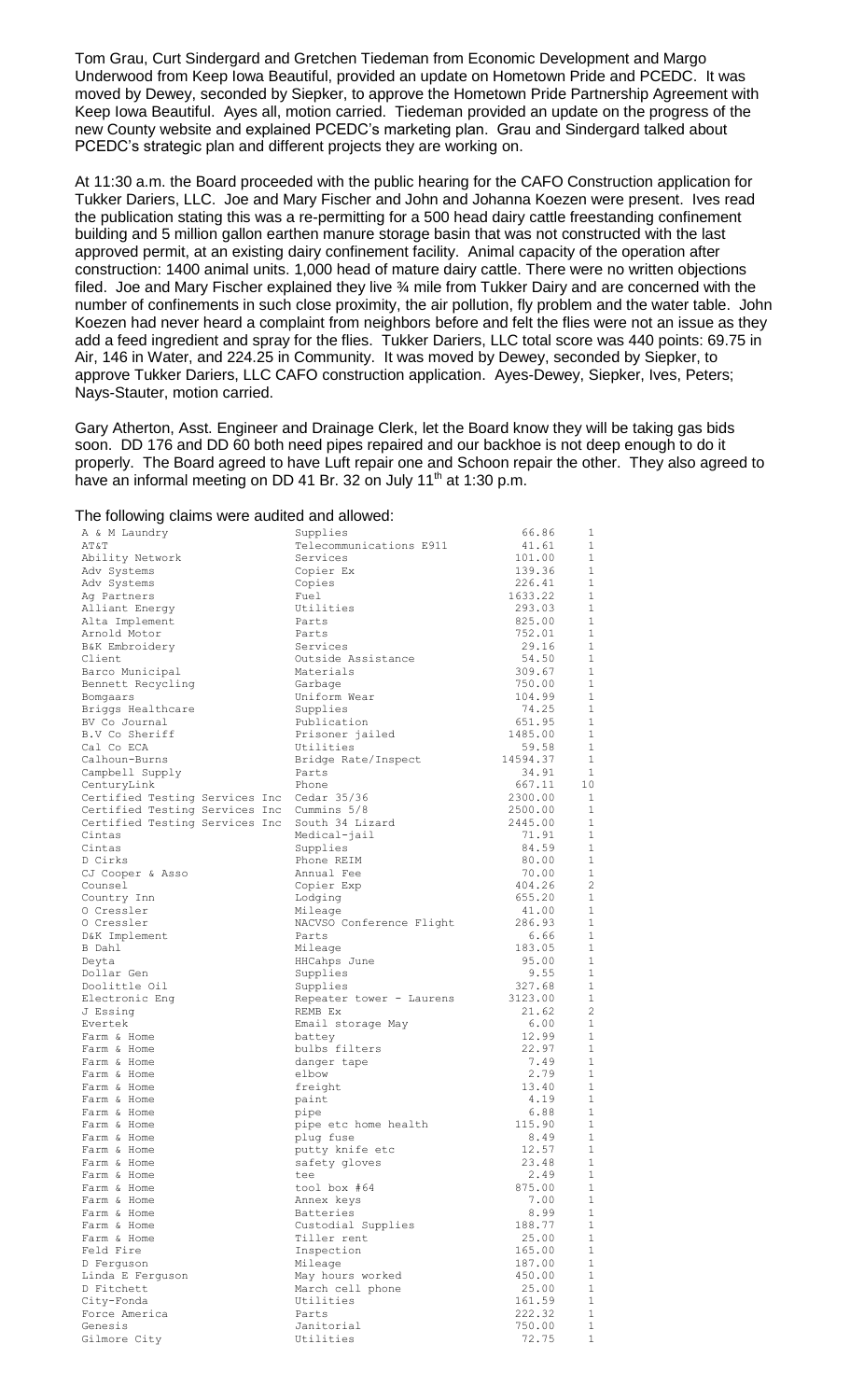|                                          | Supplies                                 | 17.19              | 1                            |
|------------------------------------------|------------------------------------------|--------------------|------------------------------|
| T Grau                                   | Expenses                                 | 4727.69            | 1                            |
| Great Am Fin<br>Kelsey E Hall            | Copier Exp<br>Mileage                    | 70.73<br>138.00    | $\mathbf{1}$<br>$\mathbf{1}$ |
| J Hammen                                 | Meals-prisoner transp                    | 14.32              | $\mathbf{1}$                 |
| Janis Hanson                             | May hours worked                         | 2587.50            | $\mathbf{1}$                 |
| Mitch Harrison                           | Services                                 | 50.00              | $\mathbf{1}$                 |
| John Harter                              | Custodial Services                       | 849.00             | 2                            |
| Patricia Harter                          | Custodial Services                       | 291.00             | 2                            |
| K Hoffman                                | CVA Mileage                              | 17.00              | $\mathbf{1}$                 |
| Holm's Radiator                          | Supplies                                 | 749.99             | 1<br>$\mathbf{1}$            |
| Hudson Law<br>Humboldt Co HD             | Legal Ser<br>Grants to Counties-Env He   | 240.00<br>1787.75  | 1                            |
| Humboldt Co HD                           | Septic Permits                           | 375.00             | $\mathbf{1}$                 |
| Humboldt Co Sheriff                      | Order Served                             | 27.65              | 1                            |
| Humboldt Co Sheriff                      | Prisoner Ser                             | 100.00             | 1                            |
| IA SOS                                   | Notary Renewal                           | 30.00              | $\mathbf{1}$                 |
| <b>IACCVSO</b>                           | FY 18 Dues                               | 50.00              | 1                            |
| IMWCA                                    | Worker Comp                              | 15420.00           | $\mathbf{1}$                 |
| ISACA                                    | Conf. Regist.                            | 175.00             | 1                            |
| R Jergens                                | May cell phone                           | 67.02              | 1                            |
| R Jergens                                | Mileage, meals                           | 505.04             | 1                            |
| R Jergens<br>Johnson Co Medical Examiner | Vehicle Allowance May<br>Med Ex Services | 250.00<br>340.29   | $\mathbf{1}$<br>$\mathbf{1}$ |
| Johnston Auto                            | Supplies                                 | 101.57             | $\mathbf{1}$                 |
| Keep IA Beautiful                        | Hometown Pride 2017-18                   | 12000.00           | $\mathbf{1}$                 |
| M Klocke                                 | CVA Mileage                              | 19.00              | $\mathbf{1}$                 |
| <b>B</b> Larsen                          | Meals-prisoner transp                    | 102.46             | $\mathbf{1}$                 |
| House of Print                           | 2000 time books                          | 1129.00            | $\mathbf{1}$                 |
| Laurens Municipal                        | utl/Laurens                              | 288.73             | $\mathbf{1}$                 |
| Laurens Sun                              | Publication                              | 920.74             | $\mathbf{1}$                 |
| Laurens Sun                              | Subscription-Sheriff                     | 27.50              | $\mathbf{1}$                 |
| RELX INC DBA LexisNexis                  | Legal Software                           | 116.03             | $\mathbf{1}$                 |
| Mail Servcs                              | Motr Veh Renewal Notices                 | 267.79<br>246.75   | $\mathbf{1}$<br>$\mathbf{1}$ |
| Mangold Environ<br>Martin Marietta       | Water Test<br>entrance                   | 89.65              | $\mathbf{1}$                 |
| Martin Marietta                          | 3/8 rock home health                     | 330.81             | $\mathbf{1}$                 |
| Carol McLain                             | May Hours Worked                         | 3187.50            | $\mathbf{1}$                 |
| Mediacom                                 | Internet                                 | 12.90              | $\mathbf{1}$                 |
| Menards                                  | garden hose                              | 14.89              | 1                            |
| Menards                                  | pothole patch                            | 497.07             | $\mathbf{1}$                 |
| Menards                                  | Flexgrate-home health                    | 5.97               | $\mathbf{1}$                 |
| Menards                                  | 6" cap                                   | 5.19               | $\mathbf{1}$                 |
| K Metzger                                | Mileage                                  | 330.75             | 1                            |
| MidAmeri Energy                          | GC/elec                                  | 19.79              | $\mathbf{1}$                 |
| MidAmeri Energy                          | Varina/elec<br>70560-84019               | 20.40              | $\mathbf{1}$<br>1            |
| MidAmeri Energy<br>MidAmeri Energy       | 70770-84010                              | 15.38<br>10.00     | $\mathbf{1}$                 |
| MidAmeri Energy                          | 70980-84011                              | 40.66              | 1                            |
| P Mooney                                 | Cell Phone March                         | 25.00              | $\mathbf{1}$                 |
| Motorola Solutions Inc                   | Radios                                   | 5040.00            | 1                            |
| Murphys Flooring                         | Floor Cleaner                            | 14.99              | <sup>1</sup>                 |
| Napa                                     | parts                                    | 55.97              | 1                            |
| Next Gen Tech                            | Monthly OwnCloud                         | 150.00             | 1                            |
| Next Gen Tech                            | System Support                           | 59.50              | 1                            |
| Northland Prod                           | Supplies                                 | 208.95             | $\mathbf{1}$                 |
| NW Comm                                  | County/City Websites                     | 345.60             | 1                            |
| NW Comm<br>NW Comm                       | Hosting Chgs<br>Telecommunications       | 27.95<br>1389.64   | 1<br>1                       |
| NW Comm                                  | Web Updates                              | 300.00             | 1                            |
| R Nystrom                                | CVA Mileage                              | 10.00              | 1                            |
| Office Elements                          | blue paper                               | 72.00              | 1                            |
| Office Elements                          | Offc Supplies                            | 859.94             | 5                            |
| Office Elements                          | Supplies                                 | 70.20              | 2                            |
| Office Systems                           | Copier Exp                               | 392.42             | 2                            |
| Overhead Door                            | Repairs                                  | 479.76             | $\mathbf{1}$                 |
| P&R Entry Doors                          | Door/Repairs                             | 156.50             | 1                            |
| Palmer Mutual Tel<br>City-Palmer         | Phone<br>Utilities/RUT/FTM               | 314.92<br>88.00    | 1                            |
|                                          |                                          |                    |                              |
|                                          |                                          |                    | $\mathbf{1}$                 |
| C Peterson                               | Supplies                                 | 134.07             | 1                            |
| Keith Peterson<br>PJ Greufe              | Shredding Services<br>Services           | 84.60<br>1500.00   | <sup>1</sup><br>1            |
| Po Co Sec Rd                             | Drainage                                 | 2908.91            | 2                            |
| Po Co Solid Waste                        | Appliance Disposal                       | 16.00              | 1                            |
| Po Co Solid Waste                        | Rural Waste                              | 8882.99            | 1                            |
| Po Healthcare                            | Training                                 | 1580.91            | 1                            |
| Poca Comm Hospital                       | March Services & Mileage                 | 690.18             | 1                            |
| Poca Equip                               | Conservation Splies                      | 433.93             | 1                            |
| Poca Equip                               | Mower parts & maint                      | 51.19              | 1                            |
| Poca Equip                               | Mower Blades                             | 68.84              | $\mathbf{1}$                 |
| Poca Fiber<br>Poca Fiber                 | $\text{shop/fax/ph.int.}$<br>Internet    | 194.66<br>414.57   | 1<br>6                       |
| Poca Fiber                               | Phone                                    | 144.65             | 2                            |
| Poca Ford                                | Vehicle Service                          | 160.60             | 1                            |
| Poca Lumber                              | boards                                   | 15.76              | 1                            |
| Poca Lumber                              | Cons. Supplies                           | 246.05             | 1                            |
| Poca Manor                               | Prisoner Meals                           | 2438.48            | 1                            |
| Poca Sales & Serv                        | Vehicle Maint                            | 41.95              | $\mathbf{1}$                 |
| City-Pocahontas                          | utl/quonset                              | 15.12              | 1                            |
| City-Pocahontas                          | Utilities                                | 2792.78            | 8<br>1                       |
| City-Pocahontas<br>Pro Co-Op             | Utl/shop                                 | 718.97<br>12455.48 | 1                            |
| Pro Co-Op                                | diesel/bulk, cardtrol<br>qas/bulk        | 1930.80            | 1                            |
| Pro Co-Op                                | Fuel                                     | 2019.80            | 3                            |
| Pro Co-Op                                | Tire repair                              | 19.50              | 1                            |
| RAM Systems                              | Software Maint                           | 545.00             | 1                            |
| Record Dem                               | Leadership Ad                            | 165.38             | 1                            |
| Record Dem                               | Letterhead                               | 124.20             | 1                            |
| Record Dem                               | Publication                              | 2560.70            | 2                            |
| Rhythm & Blooms                          | Plants                                   | 53.90              | $\mathbf{1}$                 |
| S Richardson<br>Richardson's Serv        | Mileage<br>Vehicle Service               | 53.73<br>47.70     | $\mathbf{1}$<br>$\mathbf{1}$ |